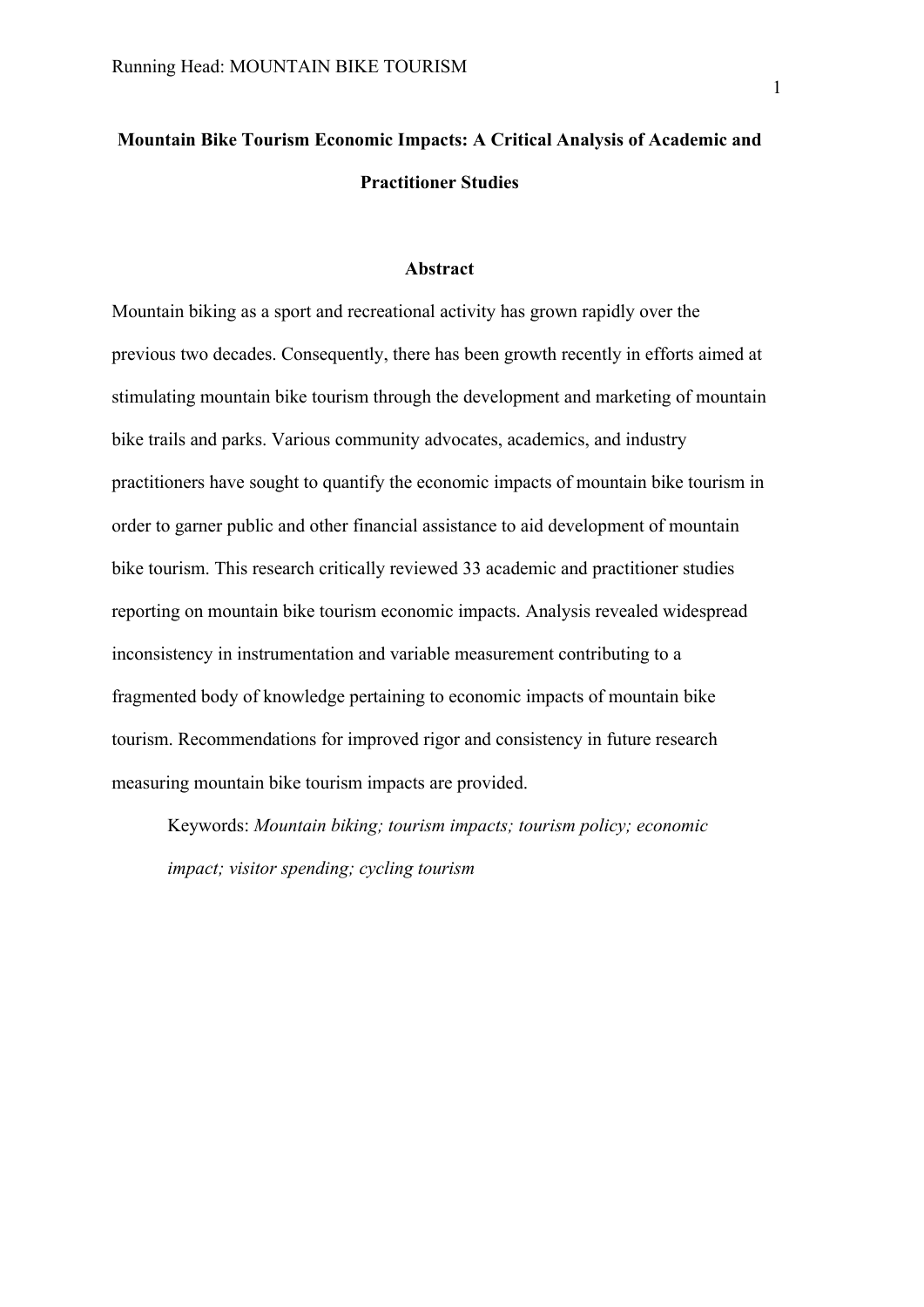#### **Introduction**

Mountain biking has evolved from humble beginnings in the 1980s into a global sport and recreational activity (Kelly, 2014). Amateur cyclists now travel extensively to experience destinations known for iconic trail offerings such as Whistler in Canada, and Derby in Tasmania, Australia (Courtney, 2018). Tourism strategies based around cycling tourism are frequently utilized as economic diversification and/or revitalization strategies in western countries, particularly in non-urban communities featuring desirable geographic terrain (Reis, Lovelock, and Jellum, 2014). Relatedly, investment in the development of trail systems and related resources to leverage rising popularity of mountain biking is growing in such destinations (Freeman and Thomlinson, 2014). Mountain bike tourism strategies are typically focused on attracting visitors through hosting events and promoting general visitation to ride a variety of trail networks and/or specialized mountain bike parks (Moularde and Weaver, 2016).

Governments and to a lesser extent, private sector organizations in countries such as the United States, Australia, the United Kingdom, and New Zealand, offer grant schemes for community development projects likely to deliver economic, social, and/or health benefits (e.g., Jenkins, 2000; Moscardo, 2005). Applicants must compile and justify a convincing business case in order to attain such funding (Hodur and Leistritz, 2006). However, cycling tourism initiatives such as rail trail developments and mountain bike parks are commonly driven through a grassroots bottom-up approach, with networks of individuals and organizations pooling their skills and resources to champion such initiatives (Beeton, 2010). As we shall argue in this research note, community groups seeking to develop a business case for mountain bike tourism development funding are currently hampered by an incoherent body of empirical knowledge to effectively articulate the size and economic worth of the mountain bike tourism market.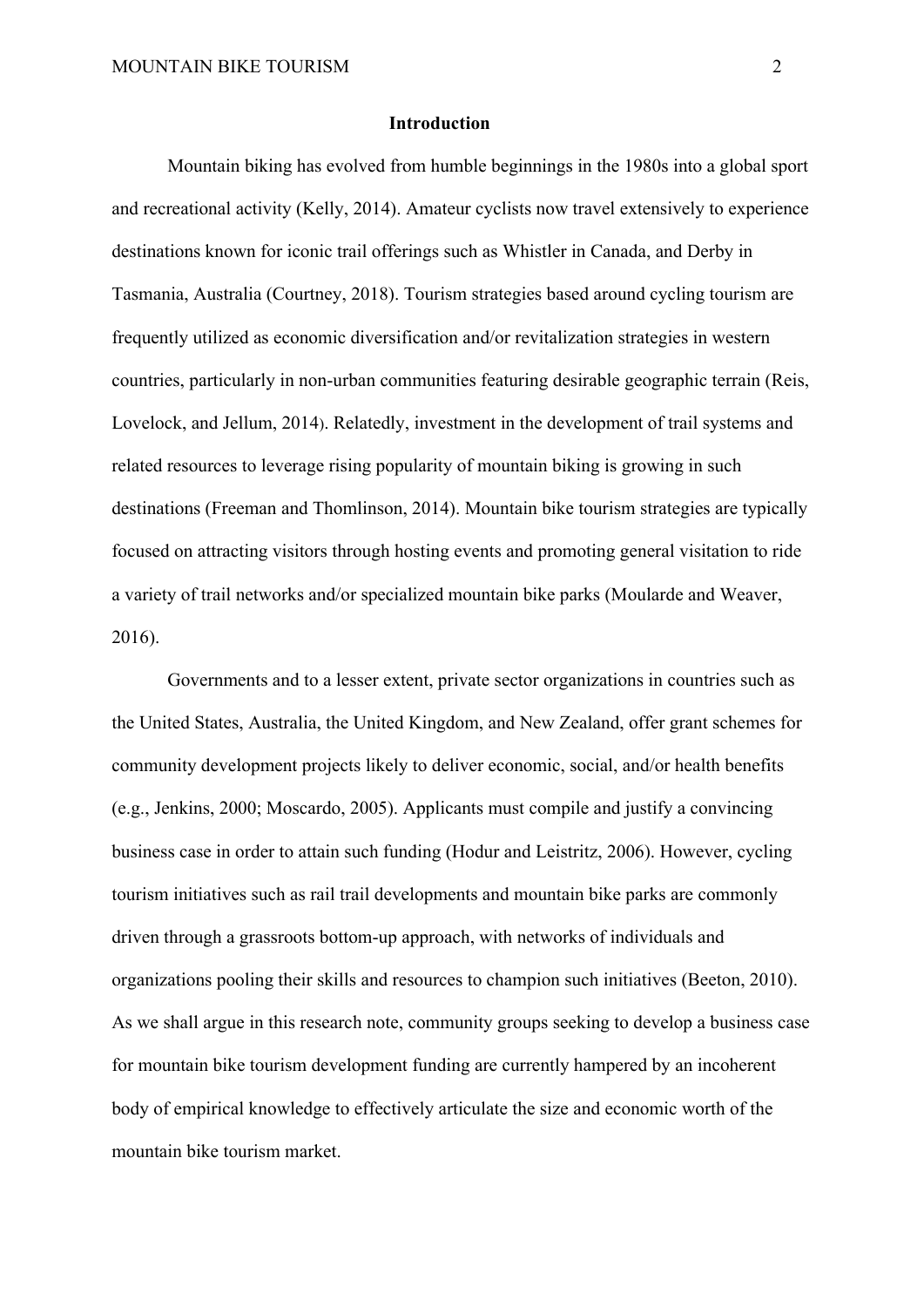Weed (2005) advocated that researchers should strive to construct 'edifices' of knowledge (p. 78) that, through research synthesis, facilitate broader, more accurate understandings of economic impacts attributable to sport and tourism phenomena. However, doing so requires explicit attention being paid to existing literature, and adherence to accepted methodological protocols for producing valid economic impact estimates (Hudson, 2001). Indeed, numerous authors have published critiques of economic impact studies within the related fields of tourism and sport management, pointing out the widespread violation of economic impact methodological protocols (e.g., Crompton, 1995; Hodur and Leistritz, 2006; Hudson, 2001).

As we shall demonstrate, improved understanding and synthesis of published research on mountain bike tourism impacts is needed to better enable communities to acquire resources, secure funding, navigate legislation, and gain stakeholder support to develop mountain bike tourism (Buning, Cole, and Lamont, 2019; Freeman and Thomlinson, 2014). Therefore, our aim in this research note is to critique existing academic and practitioner literature with regard to measurement of mountain bike tourism economic impacts. By doing so, we seek to make a range of recommendations for facilitating a more coherent, comparable, and compelling evidence base to convey the scope and contributions of the mountain bike tourism segment globally, and to aid communities in developing mountain bike tourism.

#### **Method**

This study reviewed published English language academic and practitioner literature addressing mountain bike tourism impacts. Using the process described in Moher et al.'s (2009) PRISMA statement, records were identified, screened, and then assessed for eligibility in the review. Keyword searches were performed within several online databases to identify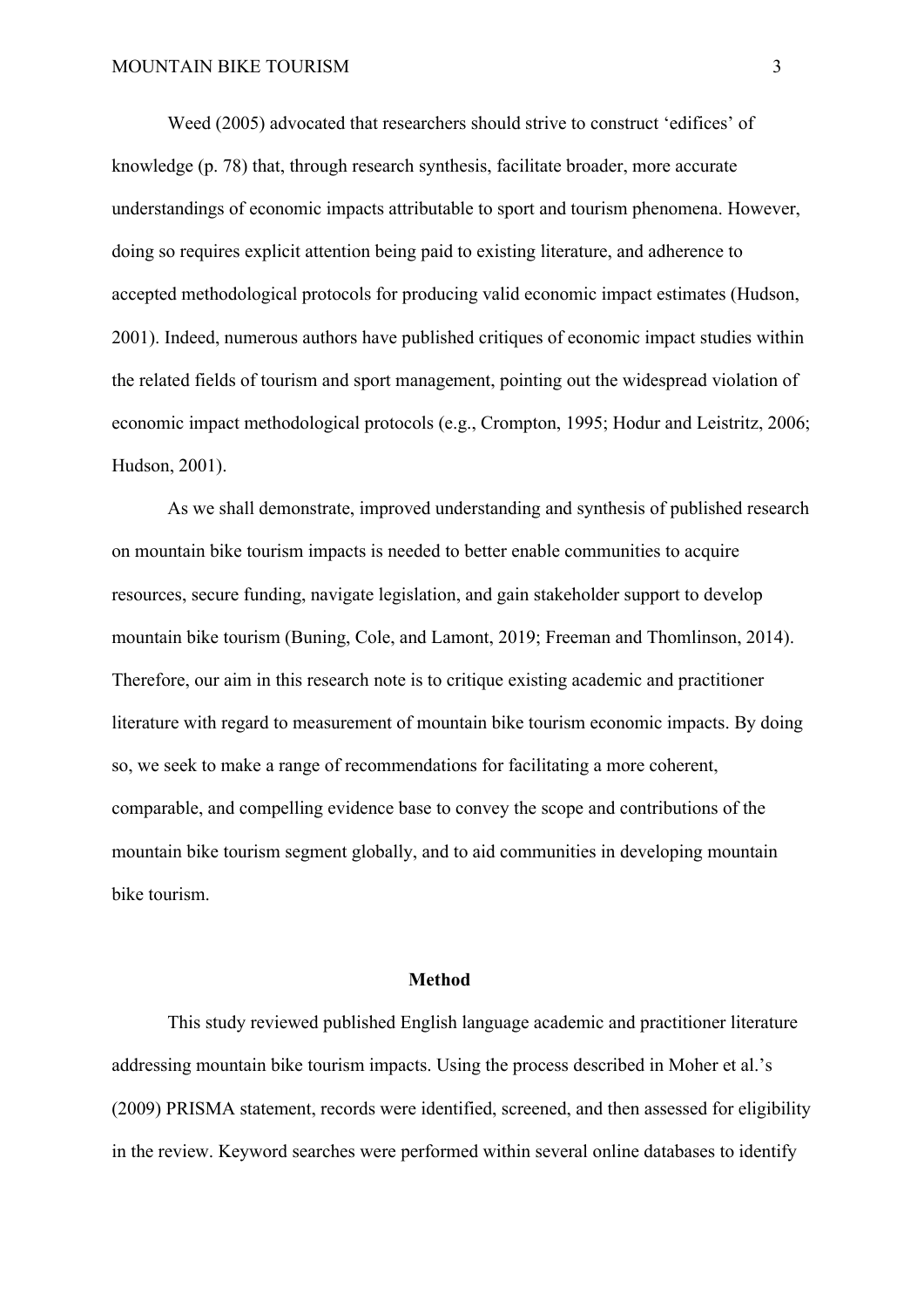relevant sources which primarily included Google, Google Scholar, University Libraries, and Academic Search Premier. Online repositories of related reports assisted in the search process including the Headwaters Economics Trail Benefits Library (headwaterseconomics.org/trail/) and the International Mountain Bike Association (IMBA) Resource Hub (imba.com/exploreimba/resource-hub). Citation lists within identified documents were also examined to identify additional relevant material. Search terms included variations of the main search term 'mountain biking' (e.g., mountain bike, mountain cycle, off-road cycling), combined with other relevant keywords including variations of 'economic impact', 'visitor impact', 'tourism impact', and 'economy'. The tags 'pdf" and 'ppt' were also included as they directly returned several relevant practitioner reports. The search process returned a variety of academic journal articles, industry reports, government briefs, popular press articles, and presentation files.

Initially, document titles and/or abstracts were assessed for relevance, which returned 89 studies. The following criterion were used to qualify the documents for inclusion in the review:

- Documents returned from the search process which addressed cycling generally, and/or did not differentiate mountain biking from other forms of cycling, or were not specifically focused on tourism were excluded.
- Studies that did not directly report visitor spending from the study being reported were excluded.
- Studies that were deemed to not fit the definition of mountain bike tourism proposed by Moularde and Weaver (2016) as 'trips of at least 24 hours away from a person's home environment for which active participation in mountain biking for recreational purposes is the primary motivation and determining factor in destination choice' (p. 3) were excluded.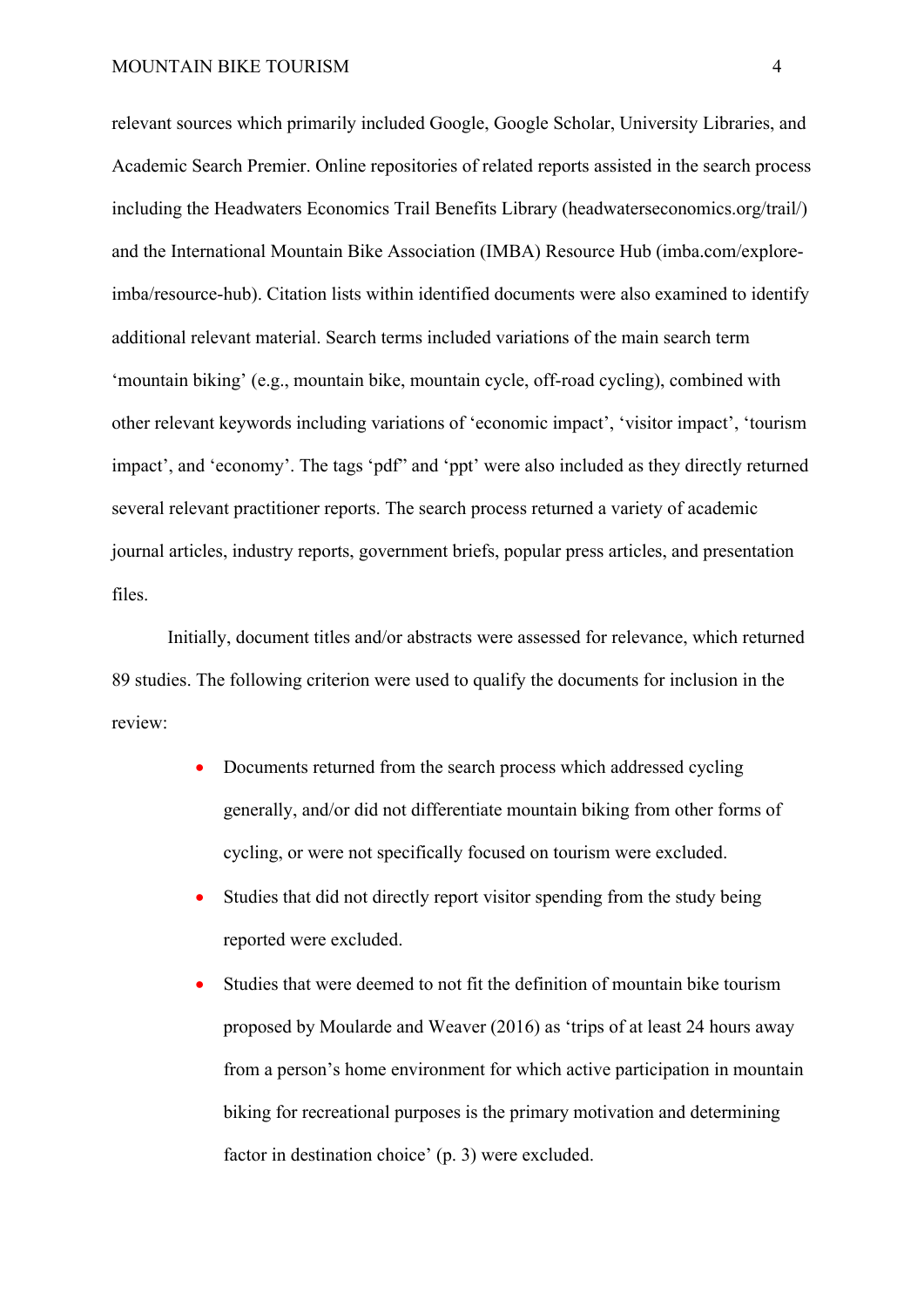- Documents that did not report empirical research findings such as popular press articles and other web-based documents (e.g., forum posts) were excluded.
- Duplicate reports of the same datasets such as summary documents were also excluded.

Consequently, 33 studies were included in the review and subjected to exploratory analysis to identify the range of mountain bike tourism impact variables measured in those studies along with variable measurement characteristics. The 33 studies were published in 21 industry reports, 2 government briefs, 4 academic journal articles, and 4 academic reports were included. The data was collected primarily in the United States (16), Canada (13), United Kingdom (1), New Zealand (1) and South Africa (1). The studies were focused around assessing visitor expenditure around events (11), trail systems (8), park/conservation areas (5), municipalities (3), regions (4), and state (1). The earliest studies discovered were published in 1997 and the latest in 2018.

A database was then created to record and summarize the results of each study with a focus on capturing the range of variables measured, along with intra-variable measures. Categories developed in the database included: author(s); year of publication; title, type of study; sample size; respondents' demographics; individual mountain biking characteristics; destination choice variables; mountain bike tourism travel characteristics; and mountain bike tourism expenditure.

#### **Findings**

In total, 26 variables were measured across the 33 studies (Table 1). The most prevalent variables measured were total expenditure during a mountain biking trip (90.9%), respondents' age (69.7%), expenditure on lodging (66.7%), and gender (66.7%). The least prevalent variables were types of mountain biking (3.0%) and time spent mountain biking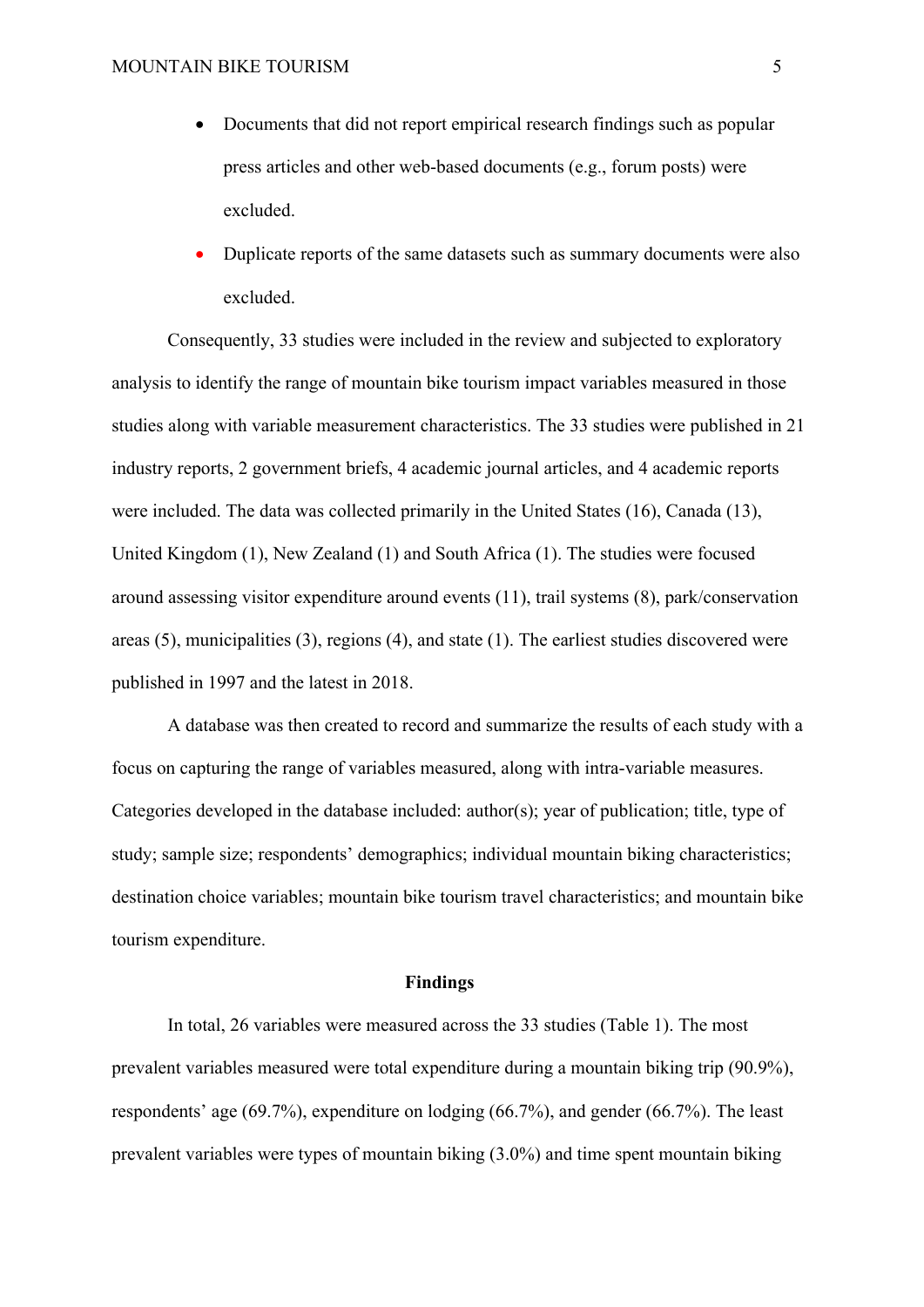each day (3.0%). The largest number of variables measured within a study was 17 (Western Canada Mountain Bike Tourism Association, 2017), whilst one study only reported a single variable, total expenditure during a mountain bike trip (Tabor, 2014).

#### *Insert Table 1 here*

Most notably, our analysis revealed considerable inconsistency in the range of variables measured across the studies, particularly economic impact measures. For example, some studies measured visitor expenditure across multiple categories encompassing lodging, food and beverage, shopping, recreation, and/or rental vehicles to calculate total spending estimates (e.g., Destination British Columbia, 2013; Dean Runyan Associates, 2013; Western Canada Mountain Bike Tourism Association, 2006). In contrast, another study (Boozer and Self, 2012) only measured expenditure data on a per-day basis for two generic expenditure categories (lodging and non-lodging). Other studies measured a combination of total daily expenditure and total daily expenditure per person (e.g., Fix and Loomis, 1997), while others simply measured aggregate expenditure per trip (e.g., Chakraborty and Keith, 2000; Preez and Lee, 2016; Tabor, 2014). As will be elaborated upon later, this inconsistent approach to instrumentation intended to measure mountain bike tourism economic impacts is problematic.

Our analysis also identified inconsistency relating to the measurement and reporting of individual variables, particularly categorical variables intended to measure respondents' demographic and mountain bike participation characteristics. There was also inconsistent use of categorical and continuous measures, along with considerable diversity in category responses offered; these conditions prevented a meta-analysis of the studies from being undertaken, as 'meta-analysis should only be used when studies are similar in terms of their population, address the same substantive issue, and use the same statistical procedure and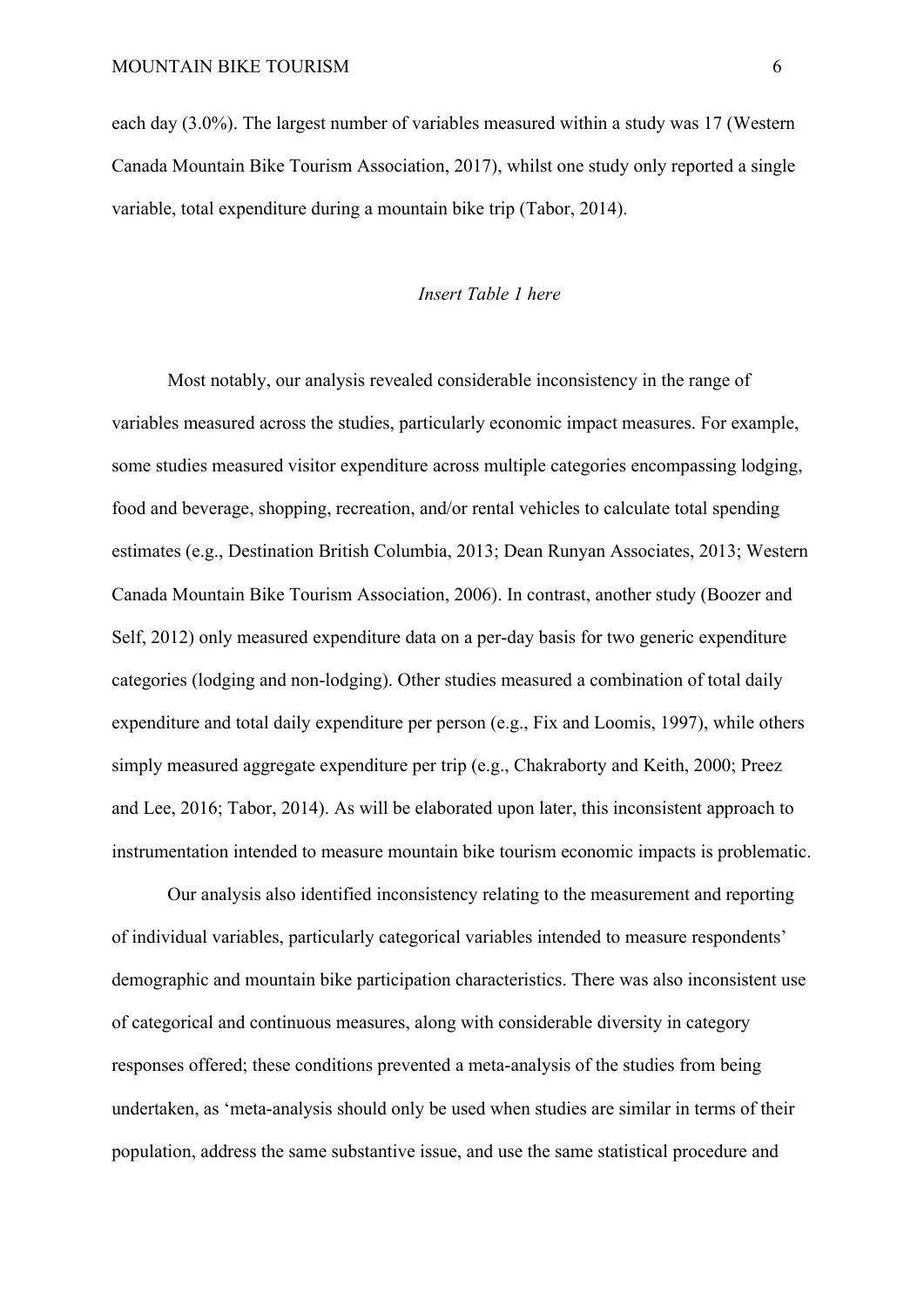manipulations' (Weed, 2005, p. 80). For example, mountain biking skill level was a variable measured in 8 (24.2%) of the studies; one of those studies (an academic consultant report, Sumathi and Berard, 1997) measured skill utilizing a binary variable of novice/advanced, whereas an academic study of mountain bike tourism economic impacts (Moran, Tresidder, and McVittie, 2006) measured skill utilizing a four-point scale (beginner, intermediate, advanced, and expert). This is but one example of how comparisons between various studies on variables where divergent measures have been used, are compromised within this body of literature.

#### *Insert Table 2 Here*

### **Conclusions and Recommendations**

Although our review identified a paucity of comparable estimates of mountain bike tourism economic impacts and associated knowledge, the prevalence of such studies highlights the rise in mountain bike tourism and related strategies generally. Our analysis suggests that the extant academic and practitioner literature addressing mountain bike tourism economic impacts consists of disparate studies constituting a disjointed body of knowledge around mountain bike tourism. Consequently, there is a lack of coherent knowledge which community advocates may draw upon to convince policy makers that investment in mountain bike tourism initiatives represents a prudent use of public funds likely to generate positive economic impacts for host communities (Crompton, 1995). We suggest that it is counterproductive for academic and practitioner researchers seeking to measure mountain bike tourism impacts to continually deploy bespoke data collection instruments. This approach is generating a fragmented global body of knowledge around mountain bike tourism impacts that is of limited use to community groups seeking to develop business cases for governmental financial assistance and other resources to develop mountain bike tourism.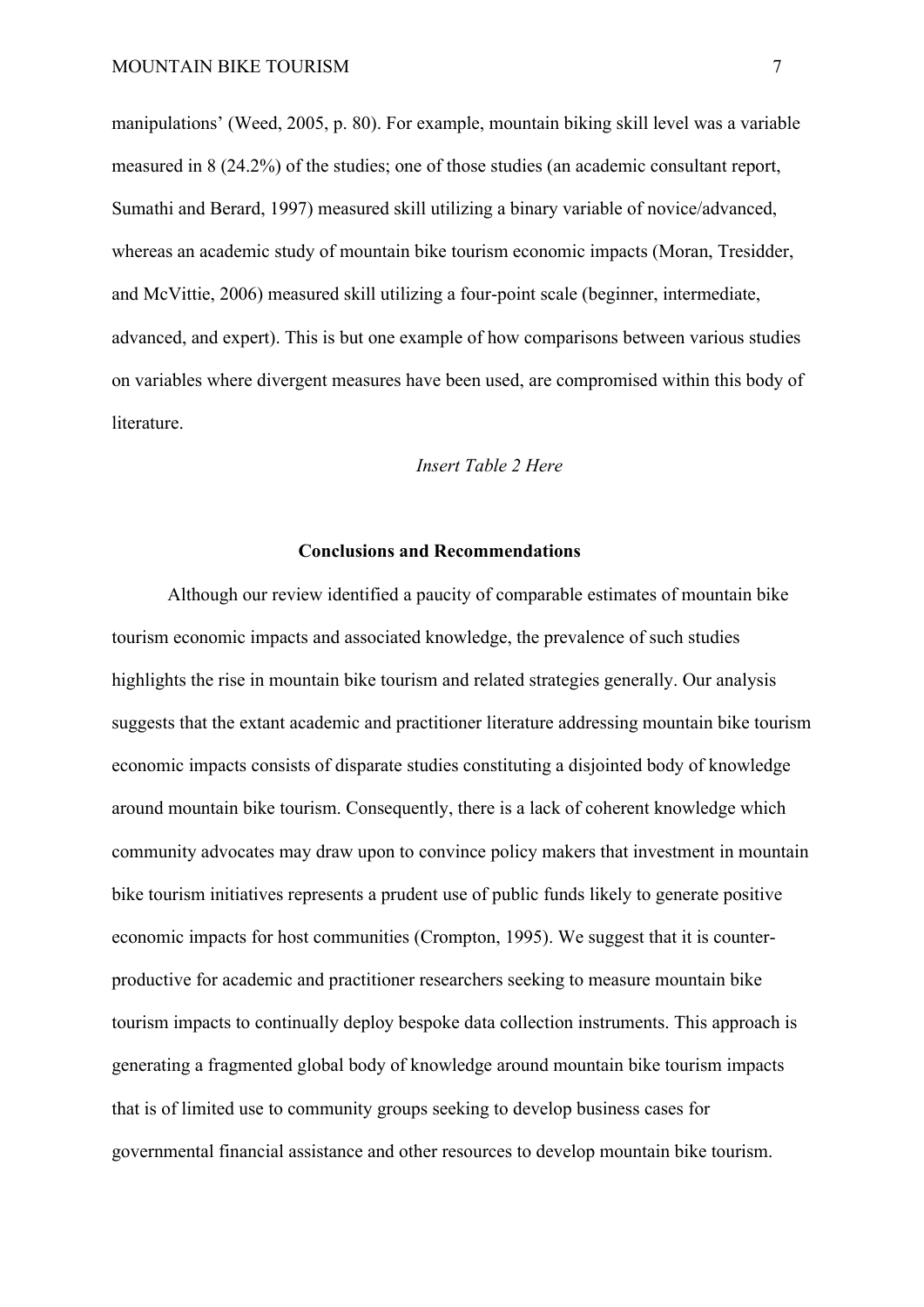Existing studies have largely restricted their analysis of economic impacts attributable to mountain bike tourism to elementary and inconsistent measures of expenditure associated with lodging; food and beverage; shopping; recreation; rental vehicle expenditures; and/or aggregate expenditure. Future studies require a more consistent approach to measuring mountain bike tourism economic impacts underpinned by principles of economic impact measurement as advocated within the broader tourism economics literature (e.g., Crompton, Lee, and Shuster, 2001; Frechtling, 1994; Preuss, 2005; Stynes and White, 2006).

Crompton (1995) identified 'failure to define the area of interest accurately' (p. 24) as one of 11 widespread contributors to inaccurate economic impact analyses in the context of sports facilities and events. Therefore, there is a fundamental need to apply a consistent technical definition of a mountain bike tourist in order to isolate and thus accurately assess economic impacts specifically attributable to mountain bike tourism (Lamont, 2009). Notably, none of the studies reviewed ascertained respondents' main trip purpose, nor travel distance from home region to the destination, casting some doubt on the validity of visitor expenditure estimates. Future studies should ensure that local residents and tourists are unambiguously differentiated to exclude expenditure by local residents whose money is already circulating within a local economy (Crompton et al., 2001). There is also a need to ensure measure travel party size is measured to reduce erroneous data stemming from individual respondents paying for others and vice versa (Crompton et al., 2001). More rigorous economic impact data is vitally important in order to attract and justify expenditure of public funds on developing infrastructure to support mountain bike tourism.

It is important to note that the studies reviewed tapped only into a limited number of variables pertaining to mountain bike tourists' travel characteristics. Although 26 relevant variables were identified, other research and industry standardized measures that would contribute to an enhanced understanding of the mountain bike tourism market and improved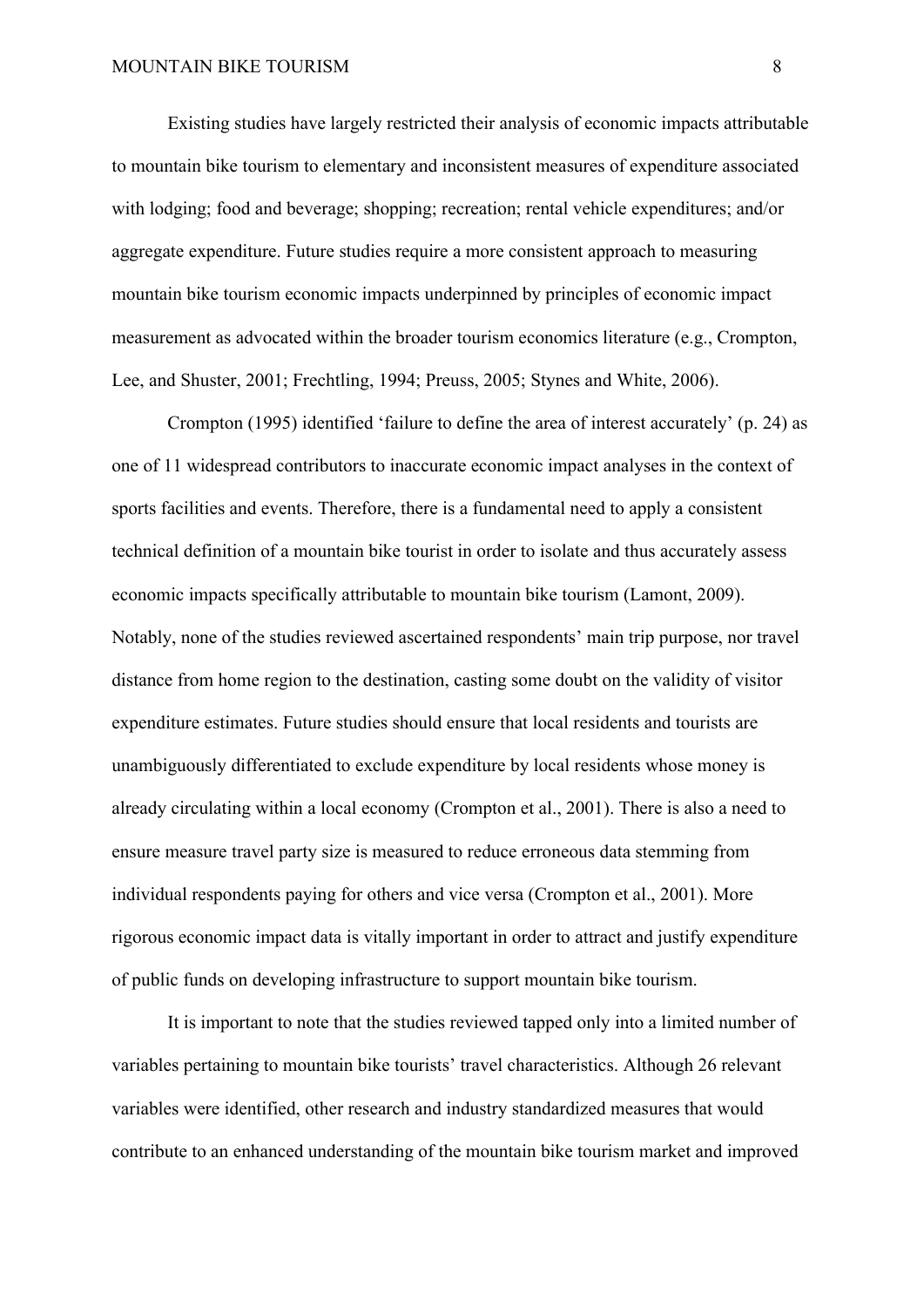validity and reliability of the published results have largely been omitted. Such variables include main trip purpose, visitor spending categories, and other behavioral/preferential measures (see Table 2). Other useful variables relating to mountain bike tourism travel characteristics that future studies may consider include mode of transport to the destination; whether the respondent brought their own bicycle or rented a bicycle at the destination; engagement with local cycling support services; travel group composition (e.g., friends and/or family); travel seasonality; and repeat visitation/travel history to the destination.

Further, Buning et al.'s (2019) study of US mountain bike tourists identified widespread heterogeneity in travel behavior and preferences across various demographic groups, particularly age categories. Such heterogeneity may have implications for understanding nuances in economic impacts stemming from mountain bike tourism. We therefore suggest that additional demographic variables be considered in future studies such as relationship status and number/age of dependent children living at home. Doing so would enable more detailed analysis of the travel behaviors and impacts of sub-segments of mountain bike tourists which may inform enhanced product development and marketing strategies (Buning et al., 2019). Future studies may also benefit from including variables and measures aligning with those adopted by national-level statistical agencies (e.g., United States Census Bureau; Australian Bureau of Statistics) and mountain bike industry organizations (e.g., International Mountain Bike Association) to facilitate comparison between different studies and also with data at national levels.

A variety of methods could also potentially be used in quantifying the tourism impact of mountain bike travel such as Input-Output and Computable General Equilibrium models or Cost-Benefit Analysis (e.g., Dwyer, Forsyth, and Dwyer, 2010). One such study employed the Travel Cost Method to estimate economic benefits to Moab, Utah from mountain biking and found a consumer surplus of around \$200 USD per trip (Fix and Loomis, 1997). Still, the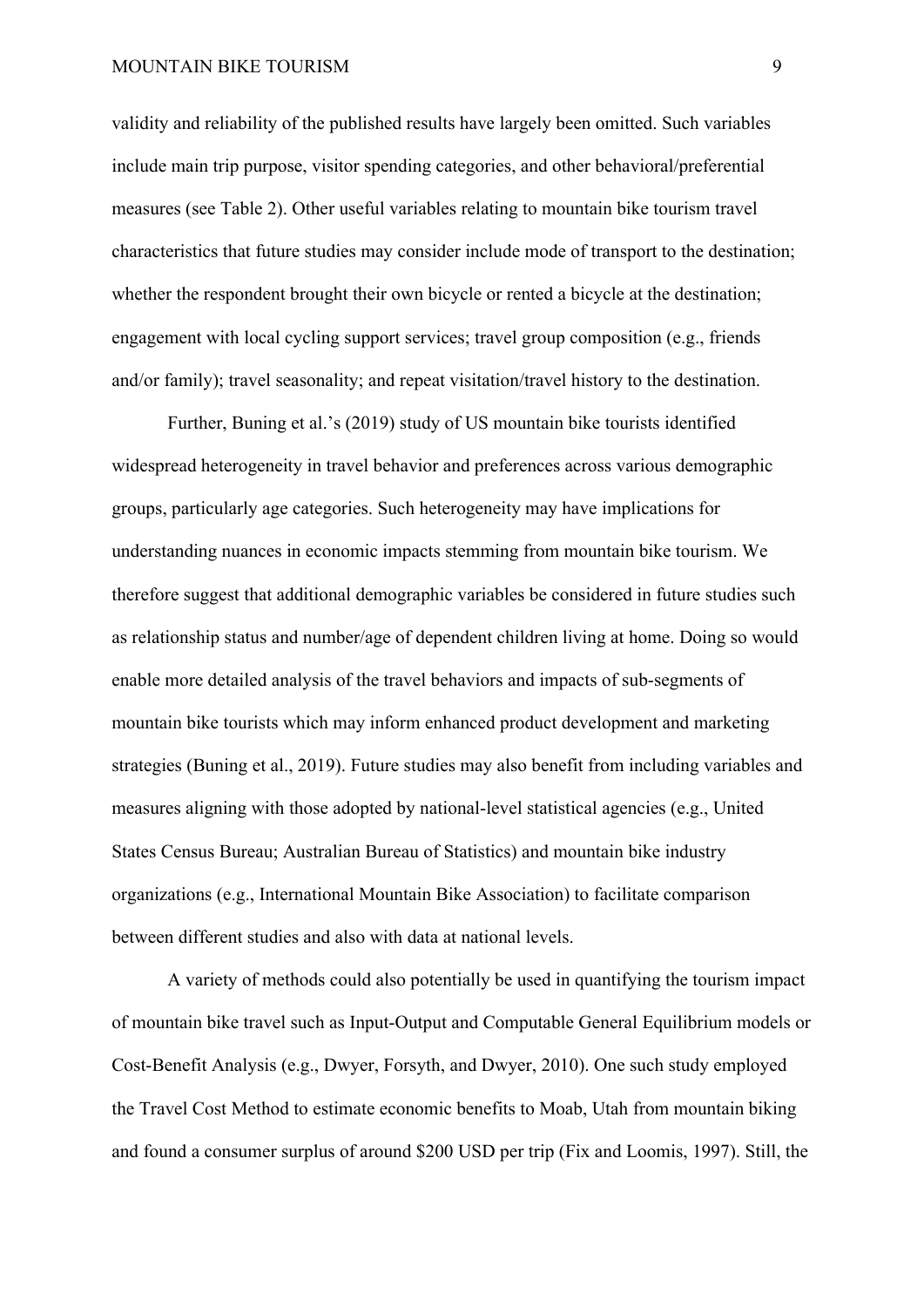focus of this review was on direct visitor expenditure that is often used in persuading

policymakers to fund community requests for financial support.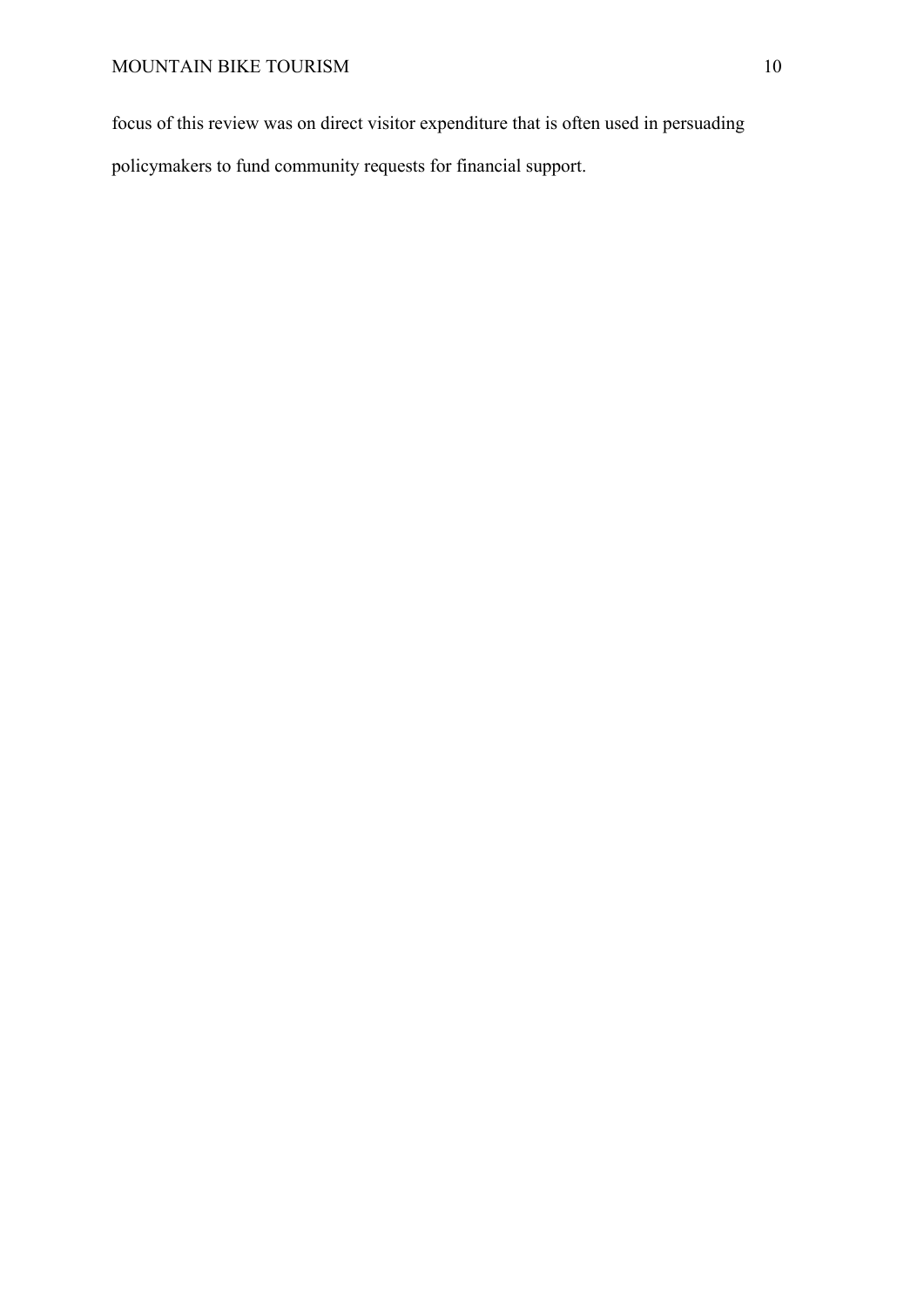#### **References**

- Beeton S (2010) Regional community entrepreneurship through tourism: The case of Victoria's rail trails. *International Journal of Innovation and Regional Development* 2(1/2): 128-148.
- Boozer BB and Self M (2012) An economic and impact analysis of the Coldwater Mountain Bike Trail. Report for the Calhoun County Community Development Corporation. July.
- Buning RJ, Cole, Z and Lamont M (2019) A case study of the US mountain bike tourism market. *Journal of Vacation Marketing*. Epub ahead of print 12 April 2019. DOI: 10.1177/1356766719842321
- Chakraborty K and Keith JE (2000) Estimation the recreation demand and economic value of mountain biking in Moab, Utah: An application of count data model. *Journal of Environmental Planning and Management* 46(4): 461-469.
- Courtney P (2018) 'Mountain biking brings thousands of trail-riding enthusiasts to northern Tasmanian town' *ABC News, 27 April,* [https://www.abc.net.au/news/2018-04-](https://www.abc.net.au/news/2018-04-21/world-class-mountain-bike-trail-transforms-derby-from-ghost-tow/9677344)

[21/world-class-mountain-bike-trail-transforms-derby-from-ghost-tow/9677344](https://www.abc.net.au/news/2018-04-21/world-class-mountain-bike-trail-transforms-derby-from-ghost-tow/9677344)

- Crompton J L (1995) Economic impact analysis of sports facilities and events: Eleven sources of misapplication. *Journal of Sport Management 9*(1): 14-35.
- Crompton J, Lee S and Shuster, T (2001) A guide for undertaking economic impact studies: The Springfest example. *Journal of Travel Research* 40(1): 79-87.
- Dean Runyan Associates (2013) *The economic significance of bicycle travel in Oregon.* Report for Travel Oregon. April.
- Destination British Columbia (2013) *BC Input-Output Model Report: Mountain Biking in Rossland and Golden*. Report Tourism British Columbia Ministry of Jobs, Tourism, and Skills Training. May.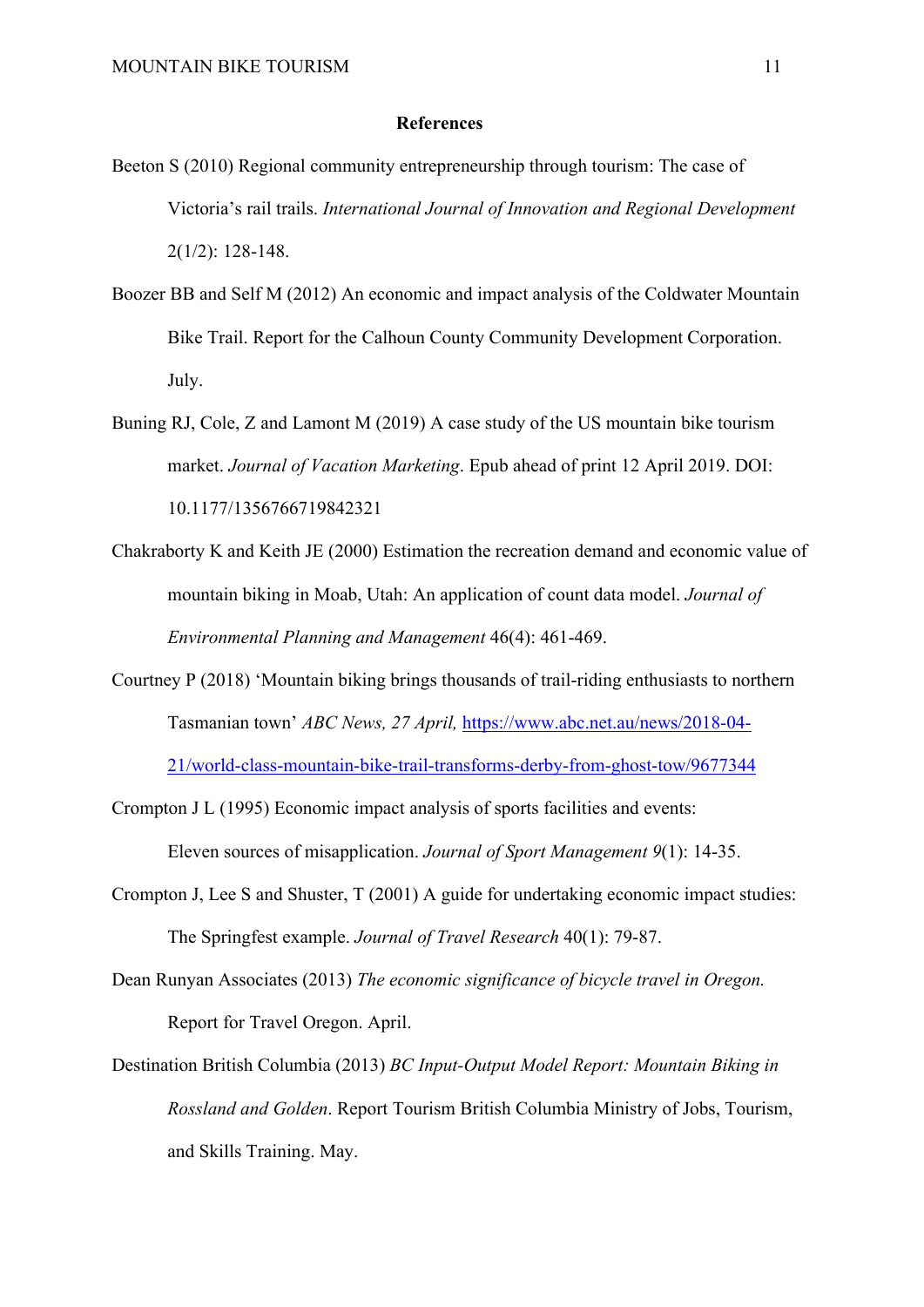- Dwyer L, Forsyth P and Dwyer W (2010). *Tourism economics and policy.* Bristol, UK: Channel View Publications.
- Fix P and Loomis J (1997) The economic benefits of mountain biking at one of its meccas: an application of the travel cost method to mountain biking in Moab, Utah. *Journal of Leisure Research* 29(3): 342-352.
- Frechtling D (1994) Assessing the economic impacts of travel and tourism Introduction to travel economic impact estimation. In Ritchie JRB and Goeldner C (eds.) *Travel, Tourism and Hospitality Research: A Handbook for Managers and Researchers* (2nd ed., Chapter 31). New York: John Wiley and Sons.
- Freeman R and Thomlinson E (2014) Mountain bike tourism and community development in British Columbia: critical success factors for the future. *Tourism Review International*  18(1-2): 9–22.
- Hodur N and Leistritz F (2006) Estimating the economic impact of event tourism. *Journal of Convention & Event Tourism* 8(4): 63-79.
- Hudson I (2001) The use and misuse of economic impact analysis. *Journal of Sport & Social Issues* 25(1): 20-39.
- Jenkins J (2000) The dynamics of regional tourism organisations in New South Wales, Australia: History, structures and operations. *Current Issues in Tourism* 3 (3): 175- 203

Kelly C (2014) *Fat Tire Flyer: Repack and the Birth of Mountain Biking*. Boulder: VeloPress

- Lamont M (2009) Reinventing the wheel: A definitional discussion of bicycle tourism. *Journal of Sport & Tourism* 14(1): 5-23.
- Lamont M and Jenkins J (2013) Segmentation of cycling event participants: A two stepcluster method utilizing recreation specialization. *Event Management* 17: 391-407.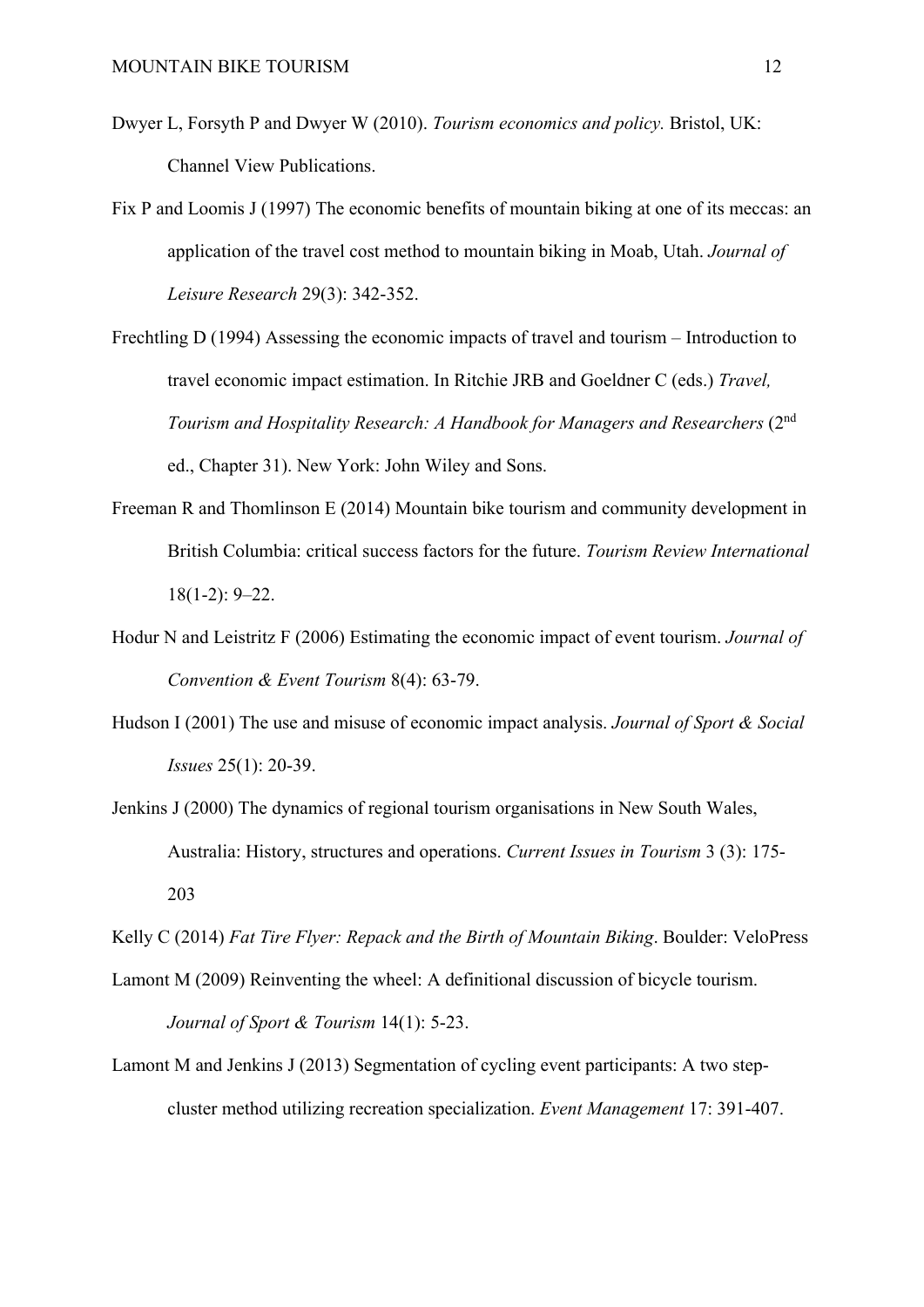- Lamont M, Kennelly M and Wilson E (2012) Competing priorities as constraints in event travel careers. *Tourism Management* 33: 1068-1079.
- Moher D, Liberati A, Tetzlaff J et al. (2009) preferred reporting items for systematic reviews and meta-analyses: The PRISMA Statement. *PLoS Medicine* 6(7): 1-6.
- Moran D, Tresidder E and McVittie, A (2006) Estimating the recreational value of mountain biking sites in Scotland using count data models. *Tourism Economics* 12(1): 123-135.
- Moscardo G (2005) Peripheral tourism development: Challenges, issues and success factors. *Tourism Recreation Research* 30(1): 27-43.
- Moularde J and Weaver A (2016) Serious about leisure, serious about destinations: Mountain bikers and destination attractiveness. *Journal of Sport & Tourism* 20(3-4): 285-303.
- Preez MD and Lee DE (2016) The economic value of the Trans Baviaans mountain biking event in the Baviaanskloof Mega-Reserve, Eastern Cape, South Africa: A travel cost analysis using count data models. *Journal of Outdoor Recreation and Tourism* 15: 47- 54.
- Preuss H (2005) The economic impact of visitors at major multi-sport events. *European Sport Management Quarterly* 5(3): 281-301.
- Reis A., Lovelock, B and Jellum, C. (2014) Linking tourism products to enhance cycle tourism: The case of the Taieri Gorge Railway and the Otago Central Rail Trail, New Zealand. *Tourism Review International* 18(1/2): 57-69.
- Stynes DJ and White EM (2006) Reflections on measuring recreation and travel spending. *Journal of Travel Research* 45(1): 8–16.
- Sumathi NR and Berard DA (1997) Mountain bicycling in Wisconsin surveyed and analyzed. Report, University of Wisconsin, USA.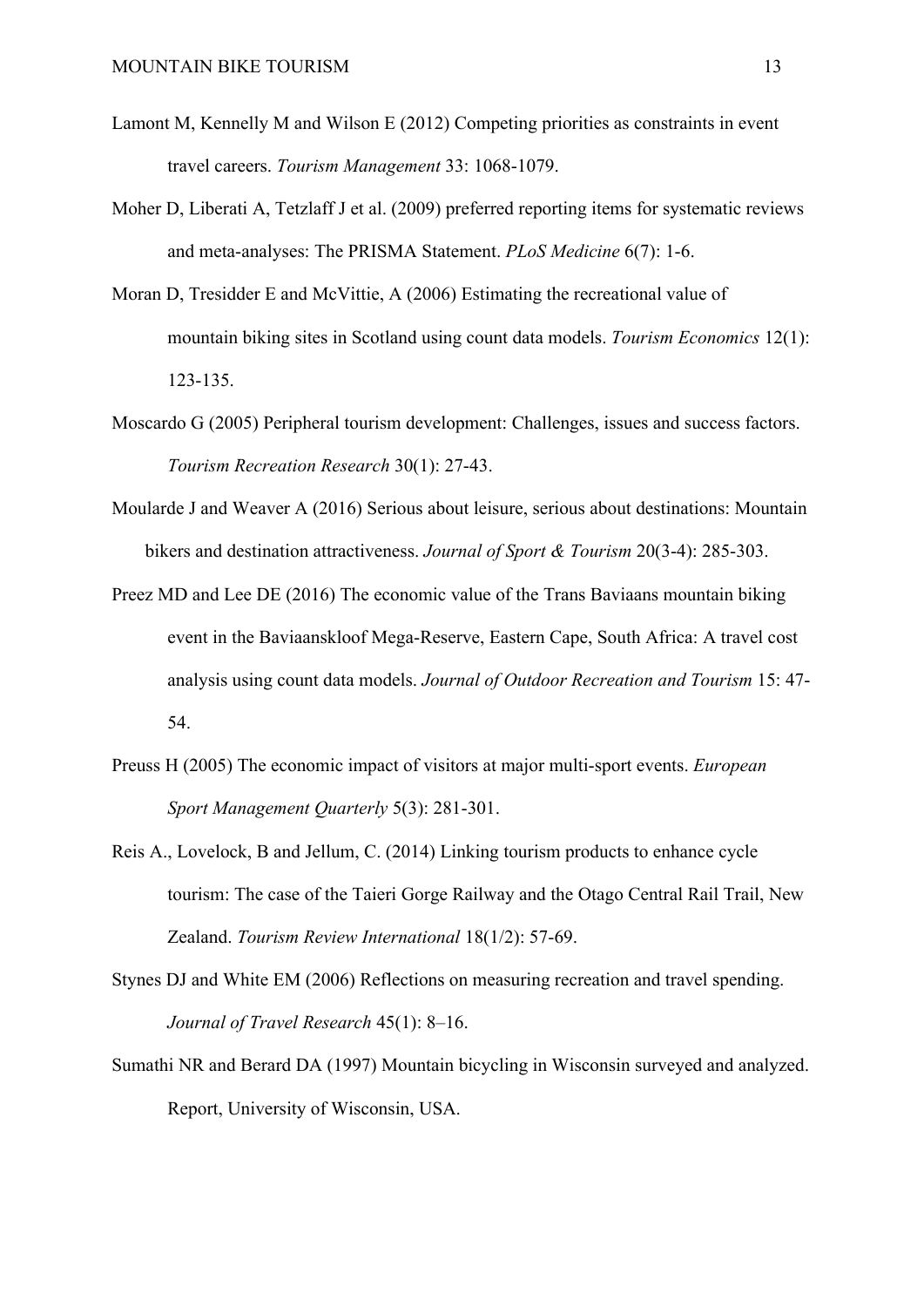- Tabor M (2014) Economic impact of mountain biking on Mount Macpherson Executive Summary. Report for Tourism Revelstoke. October.
- Weed M (2005) Research synthesis in sport management: Dealing with "chaos in the brickyard. *European Sport Management Quarterly 5*(1): 77-90.
- Western Canada Mountain Bike Tourism Association (2006) Sea to Sky Mountain Biking Economic Impact Study Overall Results.
- Western Canada Mountain Bike Tourism Association (2017) Mountain Biking Economic Impact Study North shore.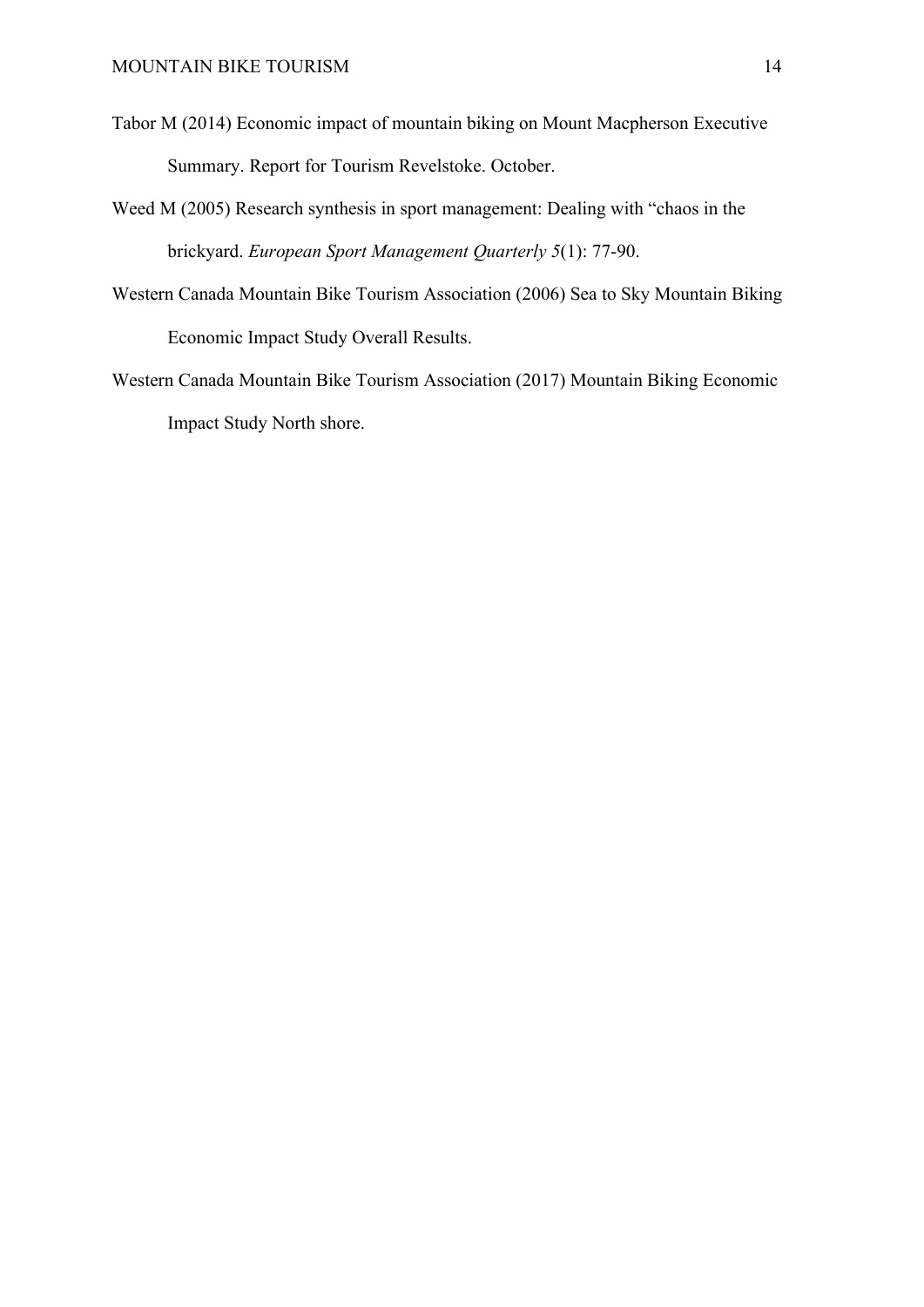| <b>Grouped Variable Categories</b>           | <b>Variables Measured in Existing Studies</b>            | N               | $\frac{0}{0}$ |
|----------------------------------------------|----------------------------------------------------------|-----------------|---------------|
| Individual demographic characteristics       | Age                                                      | <mark>23</mark> | 69.7          |
|                                              | Gender                                                   | $\overline{22}$ | 66.7          |
|                                              | Income                                                   | $\overline{13}$ | 39.39         |
|                                              | <b>Educational attainment</b>                            |                 | <b>15.15</b>  |
|                                              | <b>Employment status</b>                                 |                 | 6.1           |
|                                              | Household composition (inc. mean household size)         |                 | 6.1           |
| Individual mountain biking characteristics   | Mountain biking skill level                              |                 | 24.2          |
|                                              | Number of days spent mountain biking each year           |                 | 12.12         |
| Destination choice                           | Destination choice influencers                           |                 | 12.12         |
| Mountain bike tourism travel characteristics | Travel group size                                        | $\overline{20}$ | 60.6          |
|                                              | Trip length (nights or days)                             |                 | 45.5          |
|                                              | Types of lodging utilized                                |                 | 27.3          |
|                                              | Motivation                                               |                 | 9.09          |
|                                              | Number of trips taken each year                          |                 | 15.15         |
|                                              | Time spent mountain biking (hours per day)               |                 | 3.0           |
|                                              | Types of mountain biking (e.g., cross country, downhill) |                 | 3.0           |
|                                              | Satisfaction                                             |                 | 6.1           |
|                                              | Sources of information                                   |                 | 6.1           |
| Mountain bike tourism expenditure            | Total expenditure                                        | $\overline{30}$ | 90.91         |
|                                              | Lodging                                                  |                 | 66.7          |
|                                              | Food and beverage (restaurants and groceries)            | $\overline{22}$ | 66.7          |
|                                              | Shopping (general shopping and bike related)             | $\overline{21}$ | 63.6          |
|                                              | Recreation                                               | 18              | 54.6          |
|                                              | Daily expenditure per person                             |                 | 48.5          |
|                                              | Rental vehicle                                           | 15              | 45.5          |
|                                              | Daily expenditure                                        |                 | 21.2          |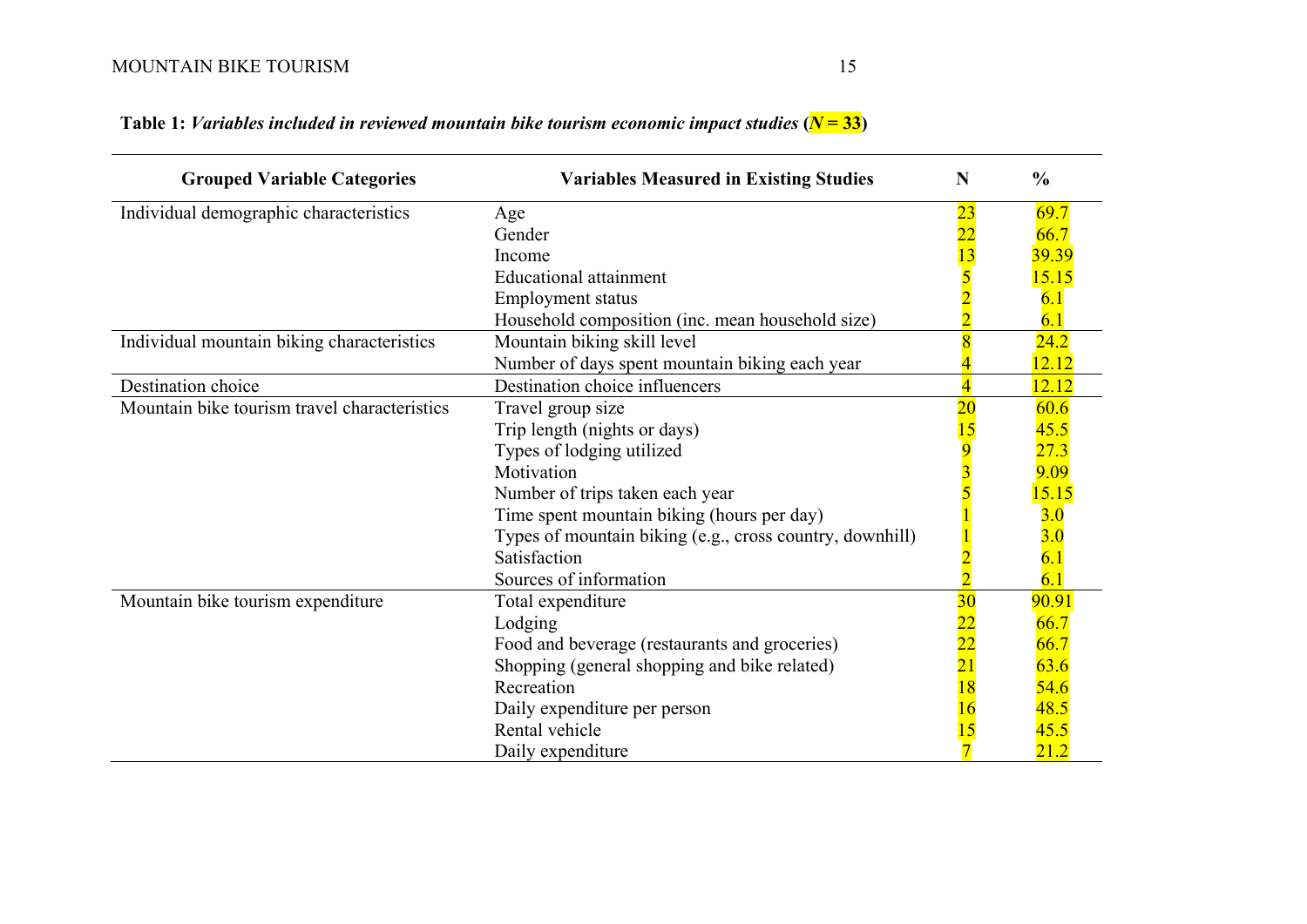# **Table 2:** *Suggested Measurement of Variables in Mountain Bike Impact Research*

| <b>Variable</b><br><b>Categories</b> | <b>Existing Variables to be</b><br><b>Retained</b> | <b>Suggested Additional Variables</b>  | <b>Rationale</b>                          |
|--------------------------------------|----------------------------------------------------|----------------------------------------|-------------------------------------------|
| Mountain bike                        | Lodging                                            | Travel costs (including vehicle rental | Future studies should employ a broader    |
| tourism                              | Food and beverage (restaurants                     | costs; fuel for rental or own vehicle) | range of expenditure variables than       |
| expenditure                          | and groceries)                                     | Cycling -related expenditure (e.g.,    | existing studies have, to improve mutual  |
|                                      | <b>Recreation other than cycling</b>               | spare parts)                           | exclusivity between expenditure           |
|                                      | Daily expenditure                                  | Retail (excluding cycling-related      | categories.                               |
|                                      | Daily expenditure per person                       | expenditure)                           |                                           |
|                                      | Total expenditure                                  | Incidental expenditure (e.g., first-   | Studies should better distinguish         |
|                                      |                                                    | aid/pharmacy)                          | cycling-related expenditure from          |
|                                      |                                                    | <b>Event registration fees</b>         | general expenditure in order to more      |
|                                      |                                                    | Number of persons covered by           | accurately estimate the economic value    |
|                                      |                                                    | expenditure responses                  | of the cycling industry.                  |
|                                      |                                                    |                                        |                                           |
|                                      |                                                    |                                        | Expenditure measures should also          |
|                                      |                                                    |                                        | explicitly differentiate expenditure      |
|                                      |                                                    |                                        | between that made in the home region      |
|                                      |                                                    |                                        | and destination region to more            |
|                                      |                                                    |                                        | accurately capture new money injected     |
|                                      |                                                    |                                        | into a host destination economy (i.e.,    |
|                                      |                                                    |                                        | Crompton, 1995).                          |
| <b>Mountain bike</b>                 | Travel group size                                  | Mode of transport to mountain biking   | A more comprehensive range of             |
| tourism travel                       | Trip length (number of                             | destination                            | mountain bike tourism travel              |
| characteristics                      | nights/days)                                       | Mountain biking tourism travel history | characteristic measures are needed to     |
|                                      | <b>Types of lodging utilized</b>                   | Utilized own bike or rental bike       | facilitate (i) more rigorous segmentation |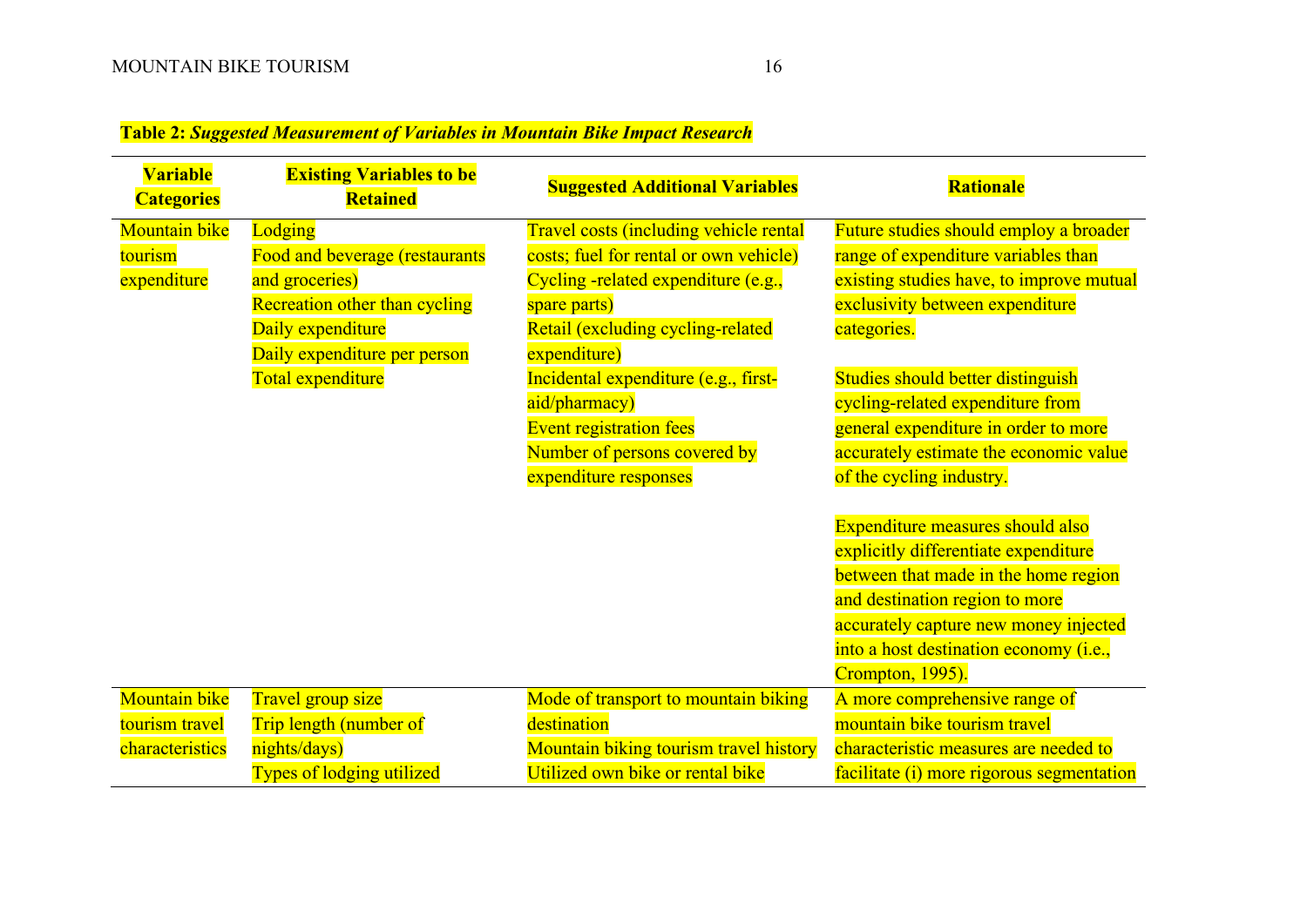| Number of trips taken each year |
|---------------------------------|
| Time spent mountain biking      |
| (hours per day)                 |
| <b>Types of mountain biking</b> |
| participated in (e.g., cross    |
| country, downhill)              |
|                                 |

Engagement with local cycling support services (e.g., guides, bike shops, mountain biking clubs) Participation in other activities at destination besides mountain biking Trip purpose (e.g., mountain biking main purpose versus secondary/incidental participation) Travel party composition (e.g., friends and/or family) Travel dates (seasonality) Event/non-event travel Lodging – which town/suburb? Repeat visitation/travel history to destination Consider revisiting the area for trips other than mountain biking?

of the market; (ii) more nuanced understanding of mountain bike tourism travel behavior; and (iii) greater understanding of engagement with and demand for supply-side services (e.g., Buning, Cole, and Lamont, 2019; Freeman and Thomlinson, 2014).

Additional measures are required to understand the influence of factors such as travel party composition, seasonality, event participation, and repeat visitation on mountain bike tourism economic impacts.

Determination of core trip purpose is needed to ensure expenditure is exclusively attributable to mountain bike tourism (e.g., Crompton, 1995; Lamont, 2009).

| <b>Individual</b> | Age                           | <b>Relationship status</b>          | Demographic variables employed in        |
|-------------------|-------------------------------|-------------------------------------|------------------------------------------|
| demographic       | Gender                        | Dependent children living at home   | existing studies provide only limited    |
| characteristics   | <b>Income</b>                 | <b>Occupation</b>                   | insights into individual participants'   |
|                   | <b>Educational attainment</b> | Geographic place of residence       | demographic characteristics that may     |
|                   | <b>Employment status</b>      | (postcode/ZIP Code)                 | shape or constrain participation in      |
|                   | Household composition (inc.   | Transport mobility (e.g., owns car) | mountain biking tourism (e.g., influence |
|                   | mean household size)          |                                     | of having young dependent children       |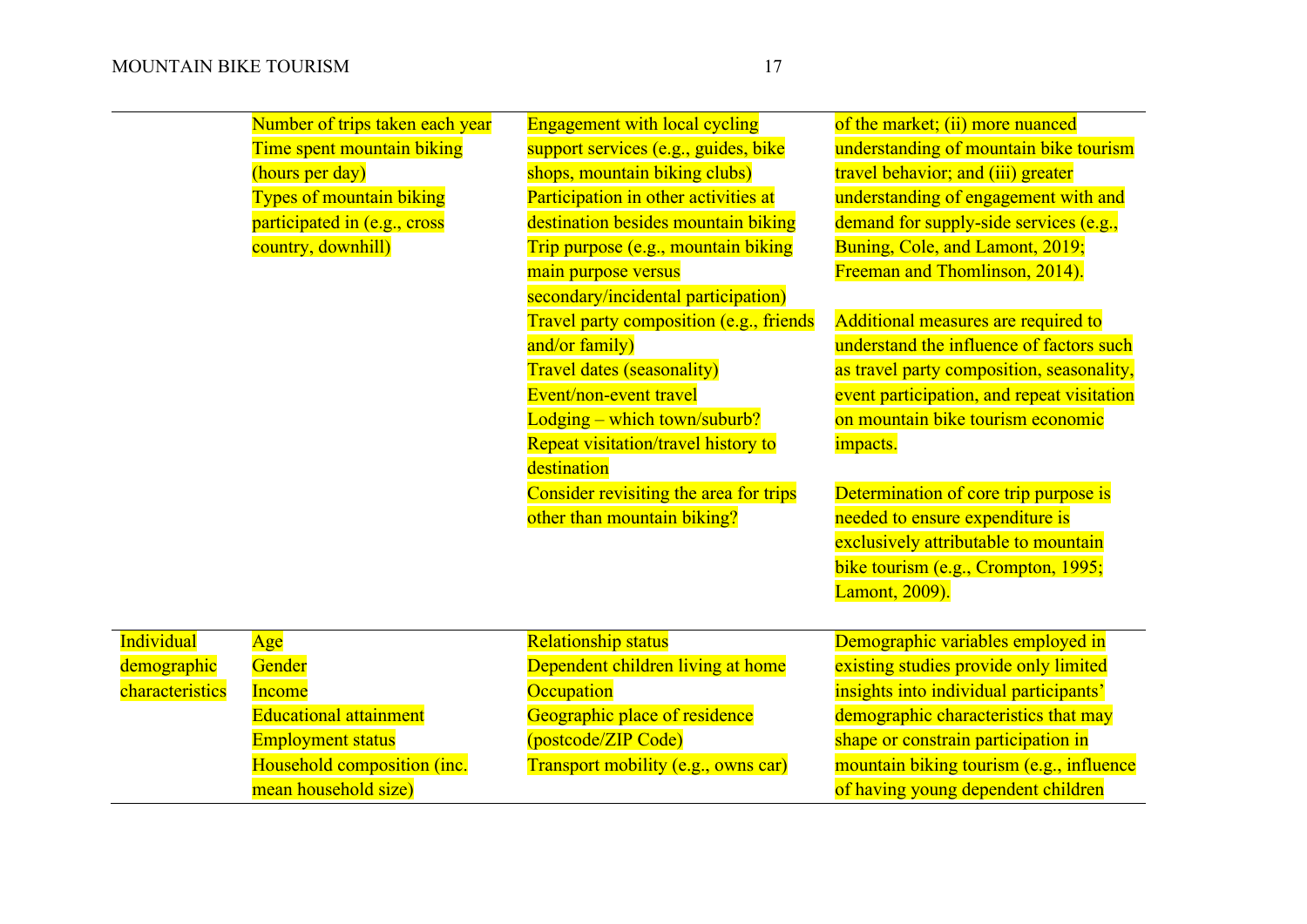|                 |                               |                                 | living at home) (e.g., Lamont, Kennelly,   |
|-----------------|-------------------------------|---------------------------------|--------------------------------------------|
|                 |                               |                                 | and Wilson, 2012).                         |
|                 |                               |                                 |                                            |
|                 |                               |                                 | Determining geographic place of            |
|                 |                               |                                 | residence helps to ensure expenditure      |
|                 |                               |                                 | by local residents is excluded from        |
|                 |                               |                                 | economic impact analyses. (e.g.,           |
|                 |                               |                                 | Crompton, 1995; Dwyer, Forsyth, and        |
|                 |                               |                                 | Dwyer, $2010$                              |
|                 |                               |                                 |                                            |
|                 |                               |                                 | Use of measures and response               |
|                 |                               |                                 | categories that align with national        |
|                 |                               |                                 | statistical agency measures can facilitate |
|                 |                               |                                 | comparison with national-level data.       |
| Individual      | Number of days spent mountain | Theory-based mountain biking    | Variables employed in existing             |
| mountain        | biking each year              | specialization                  | literature are largely atheoretical and    |
| biking          |                               | Skill based on trail difficulty | prevent nuanced segmentation of the        |
| characteristics |                               | standards.                      | mountain bike tourism market.              |
|                 |                               | Mountain bike disciplines       |                                            |
|                 |                               | Event participation patterns    | Theory-driven measures of centrality,      |
|                 |                               | Group composition when mountain | involvement, and/or recreation             |
|                 |                               | biking around home region       | specialization may provide enhanced        |
|                 |                               | Club/group membership           | insights into nuances among groups of      |
|                 |                               | Motivation for participating in | mountain bike tourism participants.        |
|                 |                               | mountain biking                 | Such insights may be used to tailor        |
|                 |                               |                                 | tourism product design and marketing       |
|                 |                               |                                 | according to the needs of particular       |